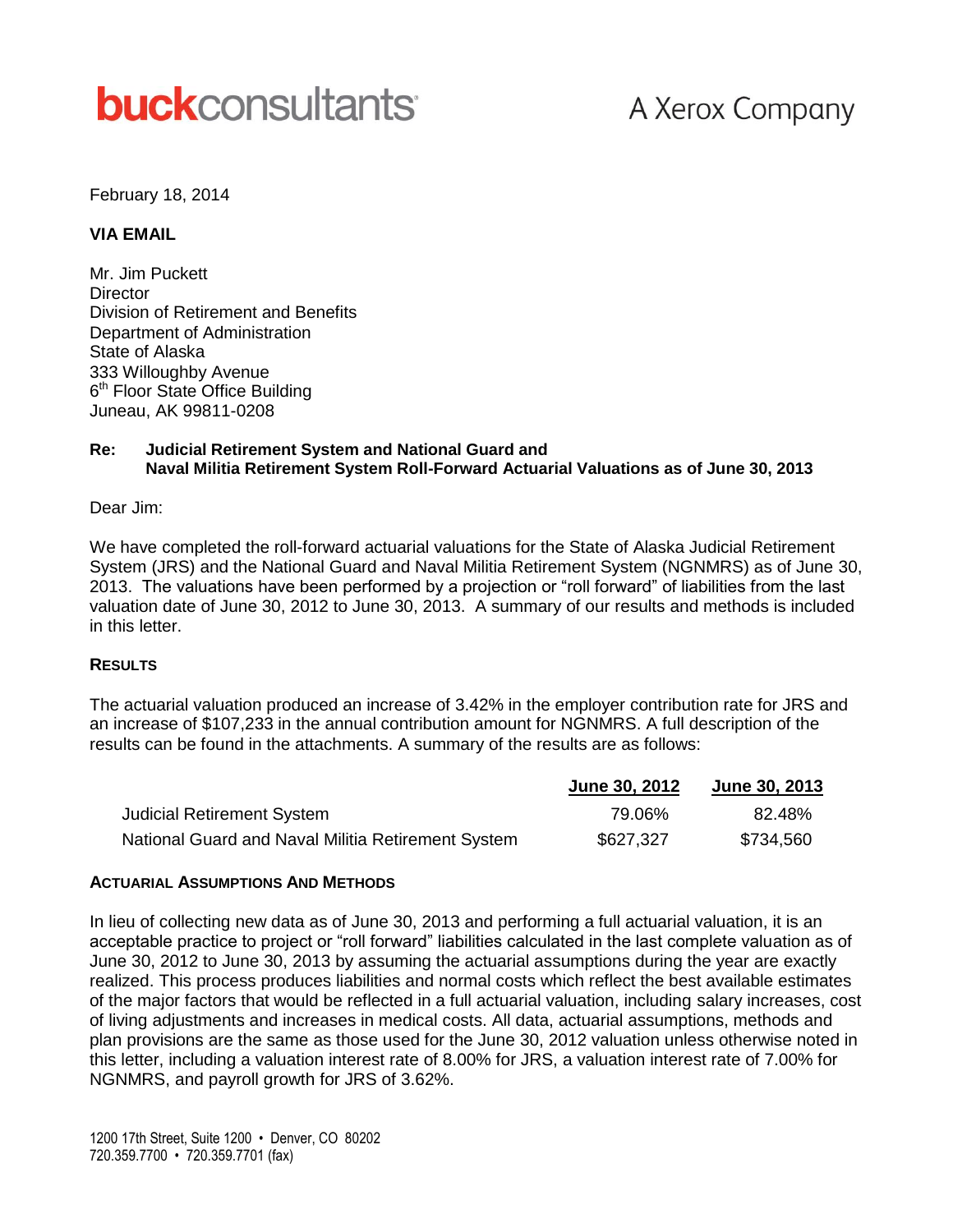Mr. Jim Puckett February 18, 2014 Page 2

The actuarial value of assets was calculated as of June 30, 2013 using actual assets and cash flows during the year. Asset gains experienced during FY13 are recognized at 20%.

Contributions during the year were less than the 2012 actuarial valuation requirement for JRS, creating an actuarial loss, and more than the 2012 actuarial valuation requirement for NGNMRS, creating an actuarial gain. Investment gains were experienced during the year by both plans with 20% of the asset gains recognized in this valuation and 80% deferred over the next four years. However, large asset losses still being recognized from prior years created net asset losses for both plans. The net result was an overall actuarial loss for both plans. The net actuarial loss for JRS was \$7,023,000, and the net actuarial loss was \$699,000 for NGNMRS. The sources of actuarial gain/(loss) for these roll-forward valuations are as follows:

|                               | <b>JRS</b>     | <b>NGNMRS</b> |            |  |
|-------------------------------|----------------|---------------|------------|--|
| Asset gain/(loss)             | \$ (5,800,251) |               | (792, 570) |  |
| Healthcare claims gain/(loss) | (235, 395)     |               | N/A        |  |
| Contribution gain/(loss)      | (987, 135)     |               | 93,291     |  |
| Total gain/(loss)             | \$ (7,022,781) |               | (699, 279) |  |

Net actuarial losses have the effect of increasing the unfunded liability from what was expected. Given the differences between actual and expected contributions and investment return, changes result in the employer contributions from the previous year. Fiscal year 2013 mark's the last year significant asset losses experienced in 2009 are recognized in the actuarial value of assets which have increased contribution amounts and rates over the last five years.

Please let us know if you have any questions.

Sincerely,

David H. Slockinsky

David H. Slishinsky, A.S.A. Principal and Consulting Actuary

/mlp

#### **Attachments**

c: Ms. Mike Barnhill, State of Alaska Mr. Kevin Worley, State of Alaska Ms. Melissa Bissett, Buck Consultants Mr. Lee James, Buck Consultants Ms. Kyla Kaltenbach, Buck Consultants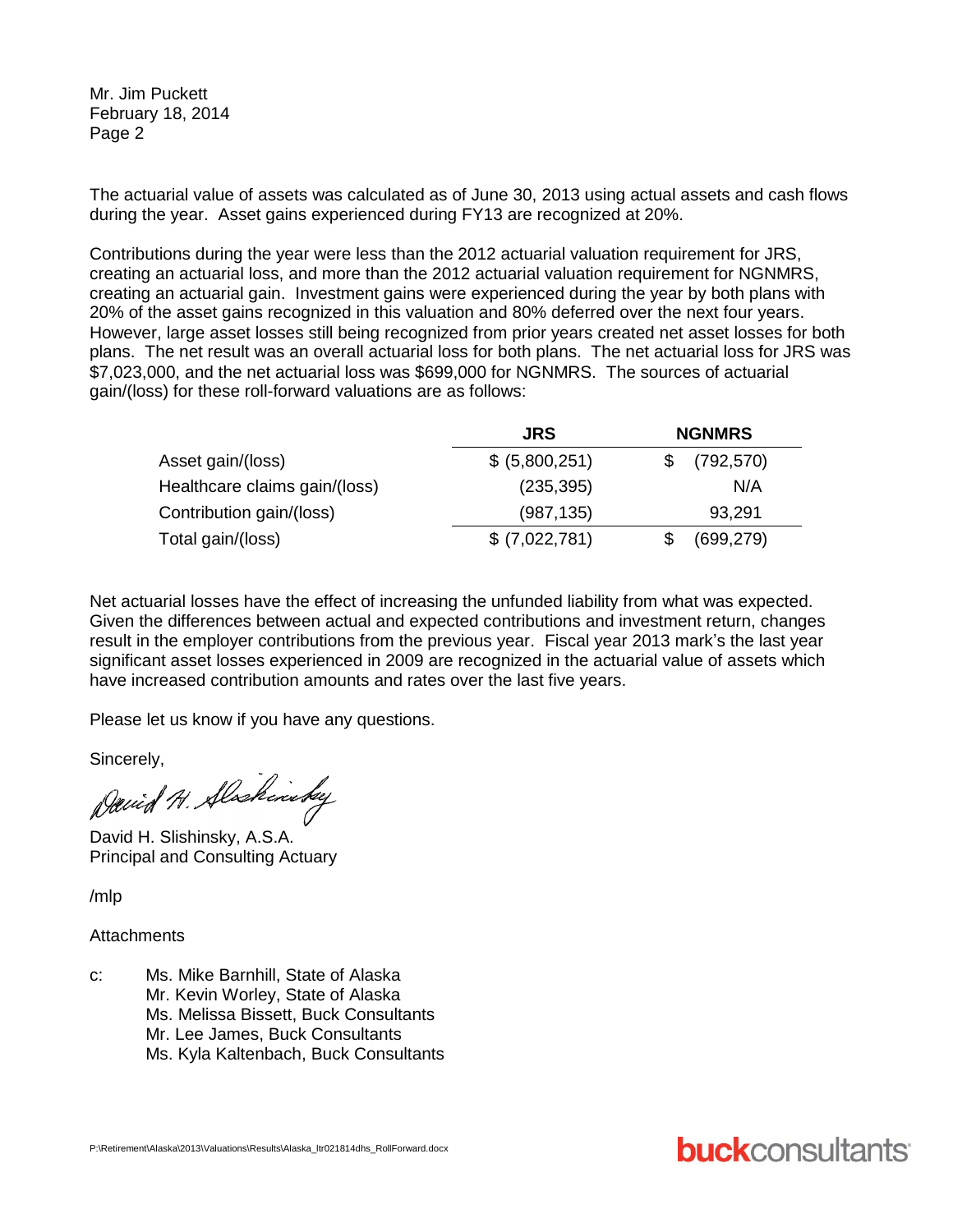### **State of Alaska Judicial Retirement System**

|                                                              |                           | June 30, 2012 |                           | June 30, 2013 |
|--------------------------------------------------------------|---------------------------|---------------|---------------------------|---------------|
| <b>Total Pension Accrued Liability</b>                       | \$                        | 182,267,524   | \$                        | 191,505,115   |
| Pension Actuarial Value of Assets (AVA)                      | $\mathfrak{S}$            | 112,870,360   | $\boldsymbol{\mathsf{S}}$ | 115,032,531   |
| Pension Funded Ratio based on AVA                            |                           | 61.9%         |                           | 60.1%         |
| Pension Market Value of Assets (MVA)                         | \$                        | 107,134,255   | \$                        | 118,704,624   |
| Pension Funded Ratio based on MVA                            |                           | 58.8%         |                           | 62.0%         |
| <b>Annual Pension Normal Cost</b>                            | \$                        | 5,004,795     | \$                        | 5,185,969     |
| <b>Total Postemployment Healthcare Accrued Liability</b>     | \$                        | 16,654,623    | \$                        | 17,583,031    |
| Postemployment Healthcare Actuarial Value of Assets (AVA)    | $\boldsymbol{\mathsf{S}}$ | 20,835,672    | $\boldsymbol{\mathsf{S}}$ | 21,706,165    |
| Postemployment Healthcare Funded Ratio based on AVA          |                           | 125.1%        |                           | 123.4%        |
| Postemployment Healthcare Market Value of Assets (MVA)       | $\mathfrak{S}$            | 20,244,447    | $\mathfrak{S}$            | 22,491,803    |
| Postemployment Healthcare Funded Ratio based on MVA          |                           | 121.6%        |                           | 127.9%        |
| Annual Postemployment Healthcare Normal Cost                 | $\frac{1}{2}$             | 466,382       | $\frac{1}{2}$             | 466,382       |
| <b>Total Accrued Liability</b>                               | $\boldsymbol{\mathsf{S}}$ | 198,922,147   | $\boldsymbol{\mathsf{S}}$ | 209,088,146   |
| <b>Actuarial Value of Assets</b>                             | $\boldsymbol{\mathsf{S}}$ | 133,706,032   | $\boldsymbol{\mathsf{S}}$ | 136,738,696   |
| <b>Unfunded Liability</b>                                    | $\boldsymbol{\mathsf{S}}$ | 65,216,115    | $\boldsymbol{\mathsf{S}}$ | 72,349,450    |
| Funded Ratio based on Actuarial Value of Assets              |                           | 67.2%         |                           | 65.4%         |
| <b>Market Value of Assets</b>                                | $\mathfrak{S}$            | 127,378,702   | $\mathcal{L}$             | 141,196,427   |
| Funded Ratio based on Market Value of Assets                 |                           | 64.0%         |                           | 67.5%         |
| <b>Total Normal Cost</b>                                     | \$                        | 5,471,177     | $\frac{1}{2}$             | 5,652,351     |
| <b>Pension Contribution Rate</b>                             |                           |               |                           |               |
| <b>Employer Normal Cost Rate</b><br>$\overline{\phantom{0}}$ |                           | 35.92%        |                           | 35.92%        |
| <b>Past Service Rate</b><br>$\overline{\phantom{0}}$         |                           | 40.55%        |                           | 43.98%        |
| <b>Pension Contribution Rate</b>                             |                           | 76.47%        |                           | 79.90%        |
| Postemployment Healthcare Contribution Rate                  |                           |               |                           |               |
| <b>Employer Normal Cost Rate</b>                             |                           | 3.87%         |                           | 3.74%         |
| Past Service Rate                                            |                           | $-1.28%$      |                           | $-1.16%$      |
| Postemployment Healthcare Contribution Rate                  |                           | 2.59%         |                           | 2.58%         |
| <b>Total Employer Contribution Rate</b>                      |                           |               |                           |               |
| <b>Employer Normal Cost Rate</b>                             |                           | 39.79%        |                           | 39.66%        |
| Past Service Rate                                            |                           | 39.27%        |                           | 42.82%        |
| <b>Total Employer Contribution Rate</b>                      |                           | 79.06%        |                           | 82.48%        |

This exhibit is an attachment to a letter dated February 18, 2014.

# **buck**consultants